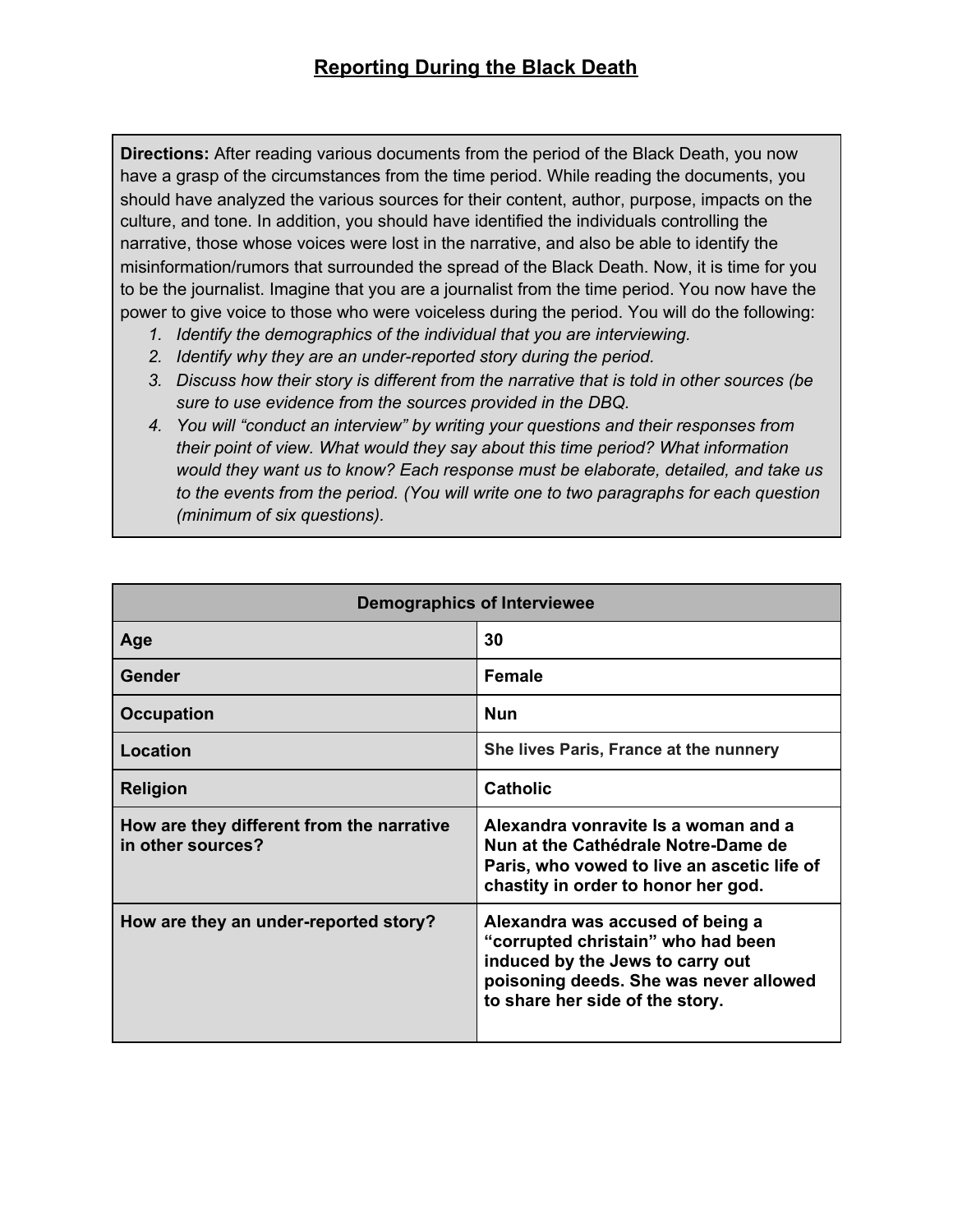## **Interview: Please put in as a question and answer format**

**Reporter: So Ms. vonravite how is being a nun during a pandemic different from a relatively normal day?**

**Alexandra: On a normal day, we did our individual tasks and were joined only for services. The sisters and I stayed in the nunneries, sharing accommodations, meals and chapel duties. There wasn't much time to oneself then, But now we were constantly on our feet, on the move, helping and getting things done, trying to save lives for the great or good.**

**Reporter Ivory : What were the beliefs of the church at the time of the crisis?**

**Alexandra : Well Ms. Ivory at that time the church was a very powerful place, and the plague was believed to be the wrath of God punishing us for the sins we have committed. Everyone's opinion was based on a religious belief, or their basic medical knowledge, but none of it helped to stop the spread of disease or save the ones who were infected.**

**You see, the sisters and I were out risking our lives for the poor, and as contagious as the plague was, some of them even died. At that time that was the main cause of death for the nuns at the chapel.**

**Reporter : So what is your opinion on your role as a nun in the pandemic?**

**Alexandra : To be honest, I sleep like an infant knowing that I at least tried, even if I didn't save many lives. All really could do was put our faith in the church and god to heal all the sicknesses. Hope was never lost, as the plague raved and grew stronger, as god appeared deafened to our prayers, I stood strong in my faith.**

**I can't really say the same for many, because the once unified Christain community started to shatter, They lost their faith in god and decided they would take matters into their own hands.**

**Reporter : What exactly were the accusations/charges against you?**

**Alexandra: \*awkward laugh\* weeellll, firstly I was accused of poisoning rivers and wells, and secondly, of betraying my faith, which was simply illogical, accused of being a, and i quote "** *Corrupted Christain, turned by the jews to pure evil, a witch.* **"They say I was paid by french enemy to poison the country I have grown in, and found my faith. Ridiculous. I am sentenced to execution** *Torn by red hot pincers, disembowelled, hands cut off, and then incinerated.*

**Reporter: Did anyone ever tell you why you were being accused?**

**Alexandra:No, I was never told why I was being accused, or sentenced to DEATH, but I think I have an idea of what it could be. You see I am a very caring person, I love helping people, and I'm also a nurse. I help anyone and everyone that I can, so when an injured jew was brought to my attention my first instinct was to help them. I never told this person who I was, and I've never mentioned this story, so someone must have witnessed the scene and told me to the church.**